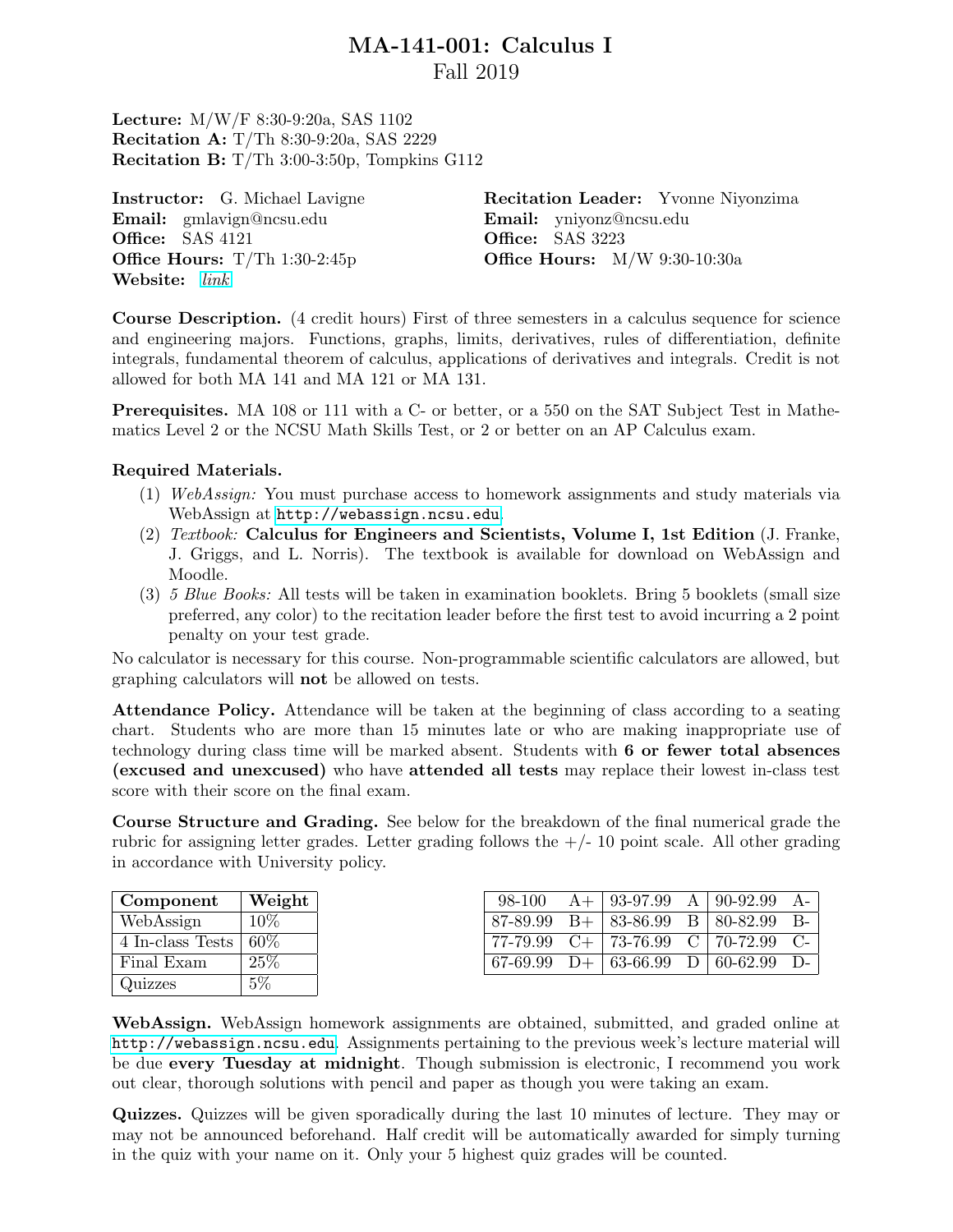Tests. The 4 in-class tests are closed-book, closed-note, with no graphing calculators permitted.

**Test**  $\#1$ **:** Wednesday, September 11th covering Chapters 0 & 1 Test #2: Wednesday, October 9th covering Chapter 2 Test #3: Wednesday, October 30th covering Chapter 3

Test #4: Friday, November 22nd covering Chapter 4

Final Exam. The final exam date is scheduled by the University for [Monday, December 9, 8a-11a](https://studentservices.ncsu.edu/calendars/exam/) in SAS 1102 and is non-negotiable.

## OTHER POLICIES

Test Make-up Policy. Test make-ups are administered in accordance with University policy. Anticipated, excused absences (such as NCSU obligations, required court attendance, and religious observance) must be reported well before the scheduled test date. Legitimate emergency absences must be reported with appropriate documentation within one week of returning to class. No other make-ups will be given.

Corrections to Grading. If you think an error may have been made in the grading of your test, contact the instructor within 1 week of the test being returned. Do NOT alter the original work.

Mediasite. Our class lectures will be automatically recorded and uploaded to the class Mediasite page. Your image may appear in these recordings as you enter or exit the room, but only the instructor will be visible during normal lecture time. By remaining in this course you consent to be present during recordings.

Resources for Assistance. Never hesitate to email the instructor or recitation leader if you need help, as office hours are always available by appointment. If emailing the instructor directly, please include MA-141 in the subject line. Free drop-in tutoring is available at the [MMC](https://math.sciences.ncsu.edu/undergraduate/courses-faq/math-multimedia-center/) in SAS 2103/2105 weekdays 8a-5p. You may also recieve tutoring at the [University Tutorial Center](https://tutorial.dasa.ncsu.edu/)

Disability Services. Reasonable accommodations will be made for students with verifiable disabilities. To receive accommodations, students must register with the Disability Resource Office. https://dro.dasa.ncsu.edu/ Please see the Academic Accommodations for Students with Disabilities Regulations (REG02.20.1). You must discuss accommodations with me prior to a test date.

## How to win at Calculus.

- (1) Be physically present. Getting up for an 8:30 class will not always be easy, but I promise that if you invest the energy to get yourself here, I will invest the energy to make the lecture engaging, entertaining, and worth getting out of bed for.
- (2) Be mentally present. The time we have together is precious, do not let it be wasted. Do not sacrifice your mental presence for the sake of furious note taking. Whenever possible, focus on listening rather than copying. Leave any distractions in your bag.
- (3) Be active, not reactive. Form study groups, come to office hours, intentionally prepare for recitations. Do all of these things before you need help, not after. The more actively immersed you are in the course, the more easily confusion can be quickly dispelled.
- (4) Maintain momentum. Do some calculus every day, even just one homework problem. Making a daily habit reinforces your mental commitment to the class and makes lectures and recitations more productive for you.